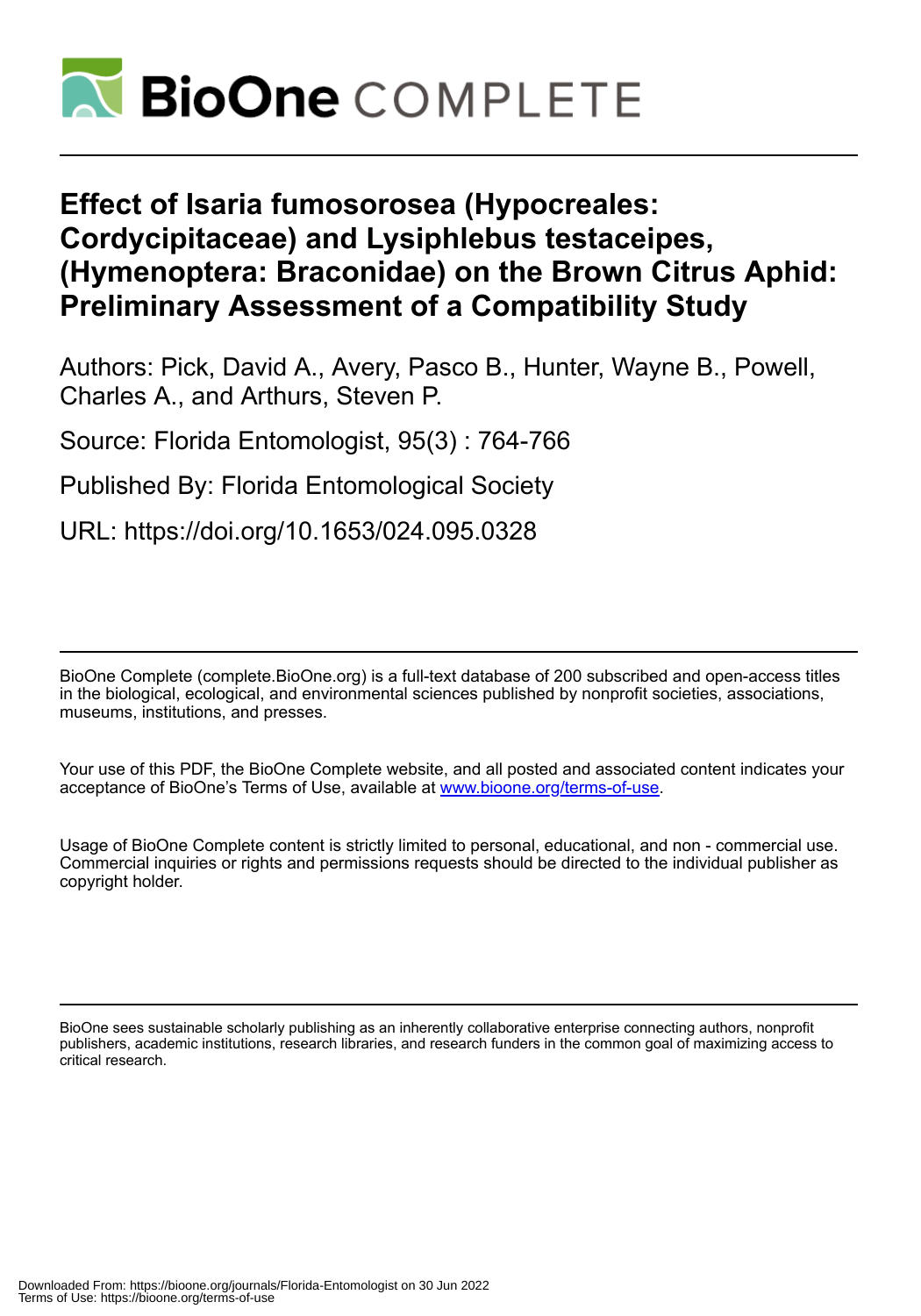## EFFECT OF *ISARIA FUMOSOROSEA* (HYPOCREALES: CORDYCIPITACEAE) AND *LYSIPHLEBUS TESTACEIPES,* (HYMENOPTERA: BRACONIDAE) ON THE BROWN CITRUS APHID: PRELIMINARY ASSESSMENT OF A COMPATIBILITY STUDY

DAVID A. PICK<sup>1</sup>, PASCO B. AVERY<sup>2,\*</sup>, WAYNE B. HUNTER<sup>3</sup>, CHARLES A. POWELL<sup>2</sup> AND STEVEN P. ARTHURS<sup>4</sup> 1 Florida Atlantic University, Harriet L. Wilkes Honors College, 5353 Parkside Drive, Jupiter, FL 33458, USA E-mail: pickdavid1@hotmail.com

2 University of Florida, Institute of Food and Agricultural Sciences, Indian River Research and Education Center, 2199 South Rock Road, Fort Pierce, FL 34945, USA

3 USDA, ARS, U.S. Horticultural Research Laboratory, Subtropical Insect Research Unit, 2001 South Rock Road, Ft. Pierce, FL 34945, USA

4 University of Florida, Institute of Food and Agricultural Sciences, Mid-Florida Research and Education Center, 2725 Binion Rd., Apopka, FL 32703, USA

\*Corresponding author; E-mail: pbavery@ufl.edu

Recently, a strain of *Isaria fumosorosea* Wize (*Ifr*) (= *Paecilomyces fumosoroseus* [Luangsa-ard et al*.* 2005]), (Hypocreales: Cordycipitaceae) was discovered in a Florida citrus grove infecting the Asian citrus psyllid, *Diaphorina citri* Kuwayama (Meyer et al. 2008). Also, laboratory studies have demonstrated that *Ifr* may be effective against several commercially important pests of citrus (Poprawski et al. 1999; Avery et al. 2009; Hoy et al. 2010; Hunter et al. 2011). Therefore, the use of *Ifr* (PFR 97™ 20% WDG, Certis USA, Columbia, Maryland), approved in 2011 by EPA for use in commercial citrus, may offer a potential tool for balancing citrus pest management with consumer demands for organic citrus produce.

The brown citrus aphid (BCA), *Toxoptera citricidus* Kirkaldy (=*T. citricida* [Nieto Nafría et al. 2005]), (Hemiptera: Aphididae) was discovered in Florida in 1995 and is recognized as a serious pest of citrus capable of vectoring *citrus triseza*  virus (Halbert & Brown 1996; Michaud 1998; Roy & Brlansky 2009). Under optimal conditions, native natural enemies provide good management of BCA, although these are easily disrupted by insecticide applications (Michaud 1998; 2002). Presently, the aphid's population is managed in part by the parasitoid *Lysiphlebus testaceipes* Cresson (Hymenoptera: Braconidae) (Evans & Strange 1997). This generalist aphid parasitoid *Lysiphlebus testaceipes*, native to Florida and the Americas, is an effective biocontrol agent of BCA (Evans & Strange 1997). The objectives of our study were to assess the impact of *Ifr* on the mortality of BCA populations as well as the parasitism and emergence rates of *L. testaceipes*.

BCA and Carrizo citrus (a trifoliate hybrid: Washington navel x trifoliate orange) were obtained from the Sub-Tropical Insect Research Unit, USDA Horticulture Research Laboratory in Fort Pierce, Florida. For the experiment, 5 carrizo citrus seedlings (25-30 cm tall) were placed in each of four separate nylon mesh-covered cages  $(35 \times 35 \times 35$  cm) and each infested with 4 alate BCA (20 per cage). A second infestation was made after 9 days. Cages were maintained in a growth room at  $24.0 \pm 1$  °C,  $45.0 \pm 1$  % RH and 16:8 h (L:D) photoperiod. Two weeks later, 10 *L. testaceipes* adults were added to two of the cages. After an additional 4 days, one cage with and without *L. testaceipes* was treated with *Isaria fumosorosea* (*Ifr*) suspension (PFR 97™ 20% WDG) at 107 CFU/ml using Nalgene® (Nalge Nunc International, Rochester, NY) aerosol sprayer. The germination of PFR 97™ blastospores was 96% using the technique of Avery et al. 2009. The remaining 2 cages were sprayed with an equal volume of water. Parasitoids were temporarily removed from all cages prior to spraying to eliminate potential drowning and were replaced with an additional 5 to compensate for handling stress. Two replicates of the same study were conducted on different dates.

For the assessments, the number of live aphids on plants, and mummies, were recorded weekly over 6 weeks. Overall, compared with controls, fewer aphids were recorded in *L. testaceipes* but not *Ifr* treatments in the final 2 weeks of the study (Table 1). There was no apparent difference in aphid mortality between treatments *L. testaceipes* only and *L. testaceipes* plus *Ifr*. The number of mummies (both unemerged and emerged) was similar between treatments *L. testaceipes* only and *L. testaceipes* plus *Ifr*, suggesting that the parasitoid was not disrupted by the fungal treatment (Table 2).

The augmentation of entomopathogenic fungi with current IPM management strategies for *T. citricidus* and other insect pests*,* may offer conventional and organic citrus growers an alternative to chemical insecticides alone. Although *Ifr* caused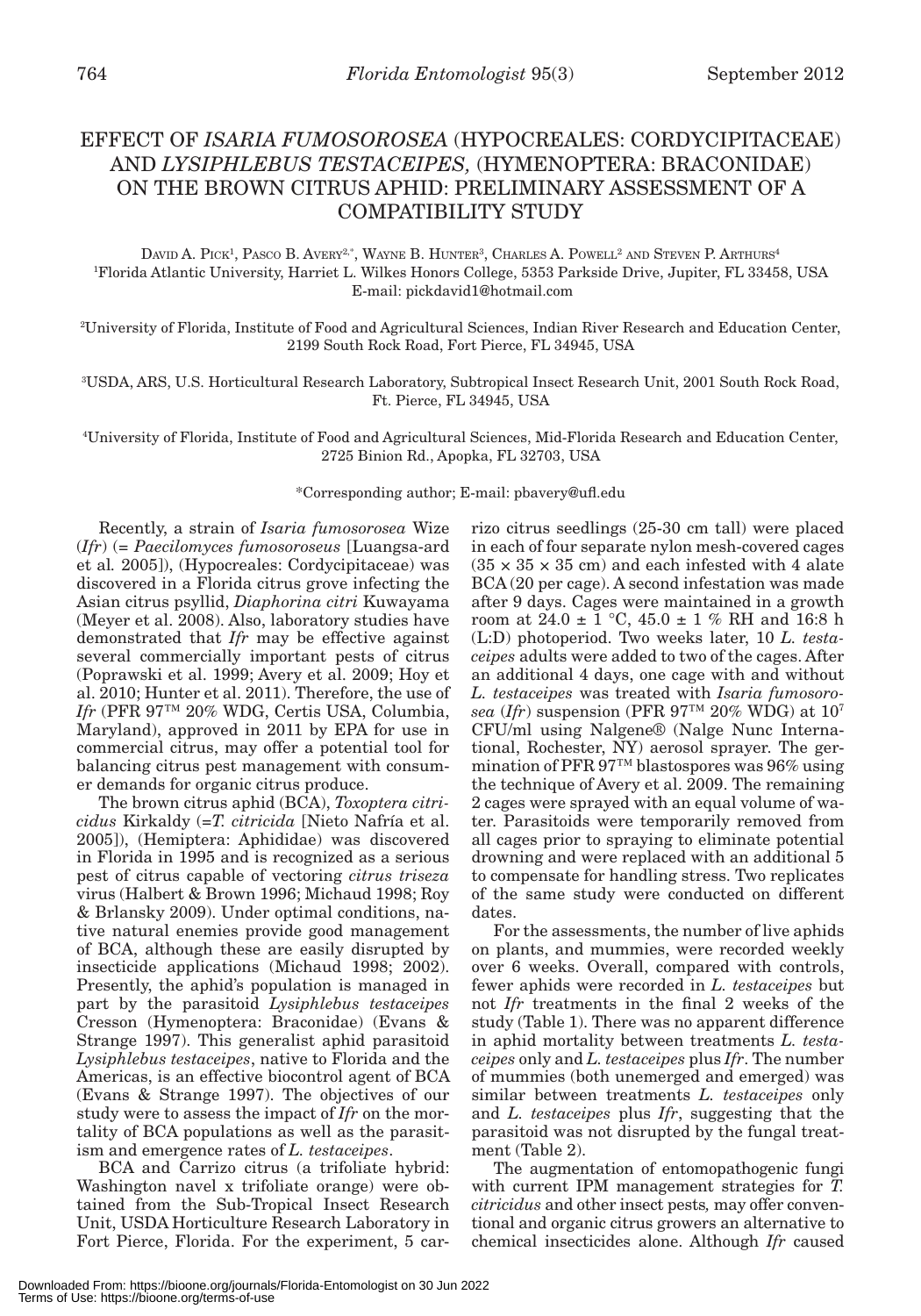| Treatment <sup>b</sup>    | Week $1c$      | Week 2         | Week 3          | Week 4           | Week 5                    | Week 6                      |  |
|---------------------------|----------------|----------------|-----------------|------------------|---------------------------|-----------------------------|--|
| Control<br>L. testaceipes | 22.3a<br>21.4a | 21.2a<br>20.5a | 40.3 a<br>28.4a | 55.4 a<br>31.0 a | 60.8a<br>6.3 <sub>b</sub> | 179.8 a<br>2.8 <sub>b</sub> |  |
| Ifr                       | 9.9a           | 8.7 a          | 22.2a           | 35.4a            | 58.0a                     | 167.5 a                     |  |
| $L.$ testaceipes + Ifr    | 15.2a          | 13.3 a         | 18.5 a          | 16.9 a           | 1.8 <sub>b</sub>          | 0.3 <sub>b</sub>            |  |

TABLE 1. RECOVERY OF LIVE *TOXOPTERA CITRICIDUS* (BCA) ON INDIVIDUAL CARRIZO CITRUS TREATED WITH AND WITHOUT <sup>A</sup> PARASITOID (*LYSIPHLEBUS TESTACEIPES*) AND AN ENTOMOPATHOGENIC FUNGUS (*ISARIA FUMOSOROSEA*) WEEKS POST-APPLICATION<sup>A</sup>.

a Data are the average per plant from 2 tests (5 plants per replicate).

 $b$ Treatments:  $C =$  control (water only); *L. testaceipes* = parasitoid exposed to BCA populations;  $Ifr = I$ . fumosorosea blastospores exposed to BCA populations; *L. testaceipes* + *Ifr* = parasitoid exposed to BCA populations and sprayed 4 days post-release with *I. fumosorosea* blastospores*.*

c Values with the different letters in a column represent significant differences between treatments (*P* < 0.05, Fishers LSD).

TABLE 2. NUMBER OF *TOXOPTERA CITRICIDUS* APHID MUMMIES (EMERGED AND UNEMERGED) RECOVERED FROM INDIVIDUAL CAR-RIZO CITRUS TREATED WITH AND WITHOUT THE ENTOMOPATHOGENIC FUNGUS *ISARIA FUMOSOROSEA* (*IFR*) WEEKS POST-APPLICATION<sup>A</sup>.

| Aphid mummies/treatment <sup>b</sup> | Week $1c$ | Week 2 | Week 3 | Week 4 | Week 5 | Week 6 |
|--------------------------------------|-----------|--------|--------|--------|--------|--------|
| Unemerged                            |           |        |        |        |        |        |
| L. testaceipes                       | 0a        | 0a     | 8.3 a  | 13.3a  | 32.0a  | 18.7 a |
| $L. test accepts + If r$             | 0 a       | 0 a    | 14.0 a | 18.0a  | 26.2a  | 17.5a  |
| Emerged                              |           |        |        |        |        |        |
| L. testaceipes                       | 0 a       | 0 a    | 0.1a   | 3.5a   | 11.0a  | 15.5 a |
| $L. test aceipes + Ifr$              | 0 a       | 0a     | 0.4a   | 4.6a   | 9.6a   | 13.4a  |

a Data are the average per plant from 2 tests (5 plants per replicate).

b Treatments: *L. testaceipes* = *Lysiphlebus testaceipes* parasitoid exposed to BCA populations; *Lysiphlebus testaceipes* + *Ifr* = *Lysiphlebus testaceipes* parasitoid exposed to BCA populations and sprayed 4 days post-release with *I. fumosorosea* blastospores*.* c Values with the same letters in a column for each category of aphid mummies (unemerged and emerged) represent no significant differences between treatments (*P* > 0.05, Student's t-test).

some aphid mortality (based on symptoms of mycosis observed in aphids that dropped from the plant), its impact was low based on similar numbers of live aphids remaining on the plant compared with controls and lack of mycosis symptoms observed in aphids that remained on the plants. However, during the first 2 weeks post-application, it appears that as infected aphids fell off the plant, the *Ifr* inoculum may have been removed with them, potentially slowing down possible epizootics. Data also suggests that *L. testaceipes,* and *Ifr* are compatible, since *Ifr* treatments did not negatively impact parasitism or emergence. Compatibility of *Ifr* with *L. testaceipes* may be useful for managing aphid pests in citrus and other crops, especially under conditions that may promote higher rates of pest infection. Results of other studies involving pest-parasitoid-fungus interactions conducted with *Ifr* or other species of entomopathogenic fungi concur with our findings; that in an IPM program, a parasitoid and a fungus can be compatible when utilized together (Fransen & van Lenteren 1993, 1994; Sterk et al. 1995a, b; Mesquita et al. 1997; Askary & Brodeur 1999; de la Rosa et al. 2000; Mesquita & Lacey 2001; Jaronski et al. 2003; Kim et al. 2005; Avery et al. 2008).

#### **SUMMARY**

Treatments with *Ifr* alone were not effective for managing BCA populations in these cage trials. However, *Ifr* did not inhibit parasitism or emergence, and *L. testaceipes* was highly effective at parasitizing the aphids even in the presence of *Ifr*. The compatibility of *Ifr* with *L. testaceipes* demonstrated potential for managing brown citrus aphid pests in citrus**.**

#### **ACKNOWLEDGMENTS**

We thank Christine Lynch, Brandon Paradise, Robin Barnes, Phyllis Rundell, Eliza Duane, Lindsay Brock, Deanna Pick, Maria Gonzalez, Anna Sarah Hill and Gail Amafitano for their help and assistance; Drs. Ronald Cave and William Overholt for the use of their Bug-Dorms®; Dr. Peter Stoffella at UF-IFAS-IRREC in Ft. Pierce, Florida for statistical analysis assistance. This